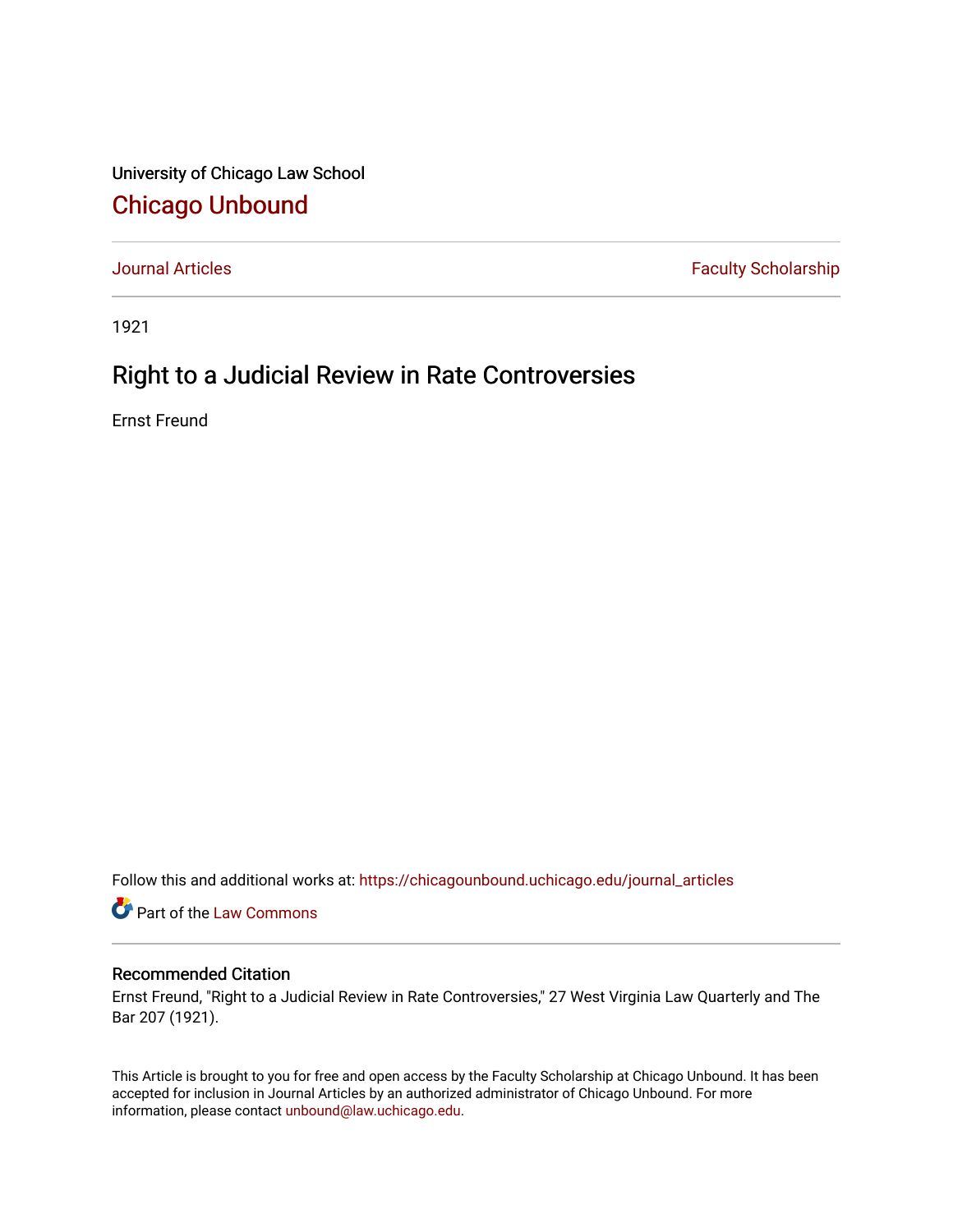## **WEST VIRGINIA LAW QUARTERLY** And THE BAR

| VOLUME XXVII | <b>MARCH, 1921</b> | NUMBER 3 |
|--------------|--------------------|----------|
|              |                    |          |

## THE RIGHT TO A JUDICIAL REVIEW IN RATE CONTROVERSIES.\*

**By** Ernst Freund.\*\*

In the case of *Ohio Valley Water Co.* v. *Ben Avon Borough,* decided June 1, 1920,' the company appealed from a commission ruling on the ground that the valuation by the commission of the company's property made the rates based upon it in effect confis. catory. The reviewing court corrected the valuation. The supreme court of the state<sup>2</sup> held that the reviewing court in exercising an independent judgment upon the proper valuation to be placed upon various items of the property had exceeded its statutory jurisdiction since there was competent evidence to support the commission valuation. The Supreme Court of the United States holds that if the statute did not permit such independent judicial reexamination, it denied due process.

Three judges dissent on two grounds: The one, that there was besides the appeal, a right to an injunction, to which the supposed statutory limitation upon the jurisdiction of the appellate court would not have applied, so that in effect the issue of denial of due process was not prese-ted. This point may be passed over. The other, that due process was not denied if the court inquired whether there was competent evidence to support the commission valuation, even though the commission judgment on the basis of

**<sup>\*</sup> Professor of Law, University of Chicago. \* A** paper read at the round table discussion on Public Law at a meeting **of** 

**the Association** of **American Law** Schools, December **28, 1920. 1 40 Sup. Ct. Rep. 527 (1920).**

<sup>2</sup> **Borough of Ben Avon** *v.* **Ohio Valley Water Co., 260 Pa. 289, 103 Atl. 744 (1918).**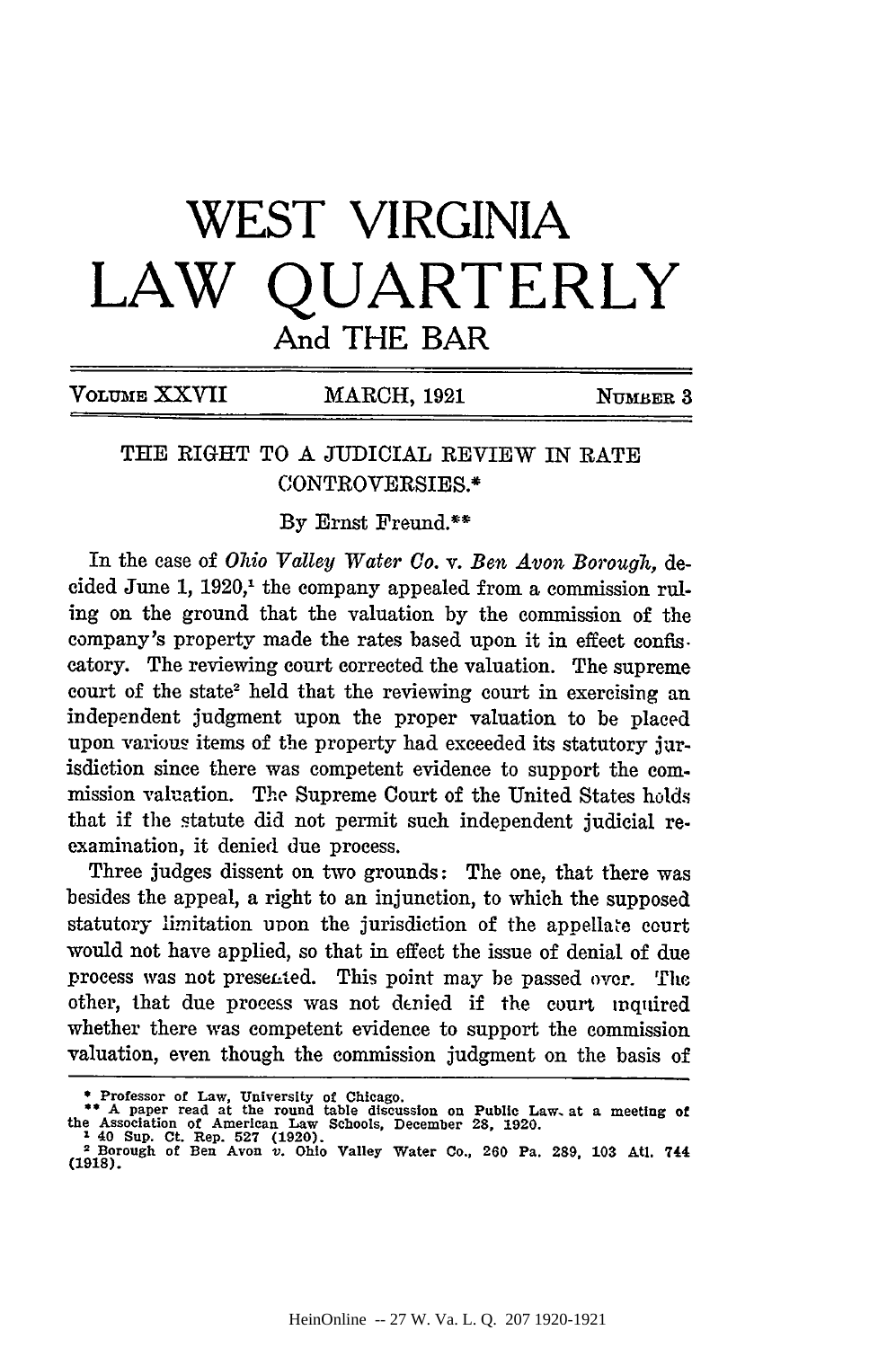that evidence was accepted as final. Here the majority and minority views of due process differ.

What does the requirement of due process mean in rate regulation? The Supreme Court has never given a clear answer to the question. We start with the case of *Chicago, Milwaukee & St. Paul R. Co.* v. *Minnesota.3* The statute permitted a railroad commission to fix rates, making full provision for hearings before the commission. A rate having been made and disobeyed, the commission obtained a *mandamus* against the railroad company, the court treating the rate as conclusive. In this the Supreme Court of the United States found a denial of due process. But it did so on the ground that the action of the commission was without any semblance of due process. It assumed that the state court had so construed the state statute concerning the powers and the action of the commission; and in a subsequent case<sup>4</sup> declined any responsibility for this construction. The fact that the full provisions for a hearing before the commission were entirely ignored, deprives the decision of any value, although if the facts are not closely scrutinized, it appears to be a strong authority for the inconclusiveness of commission rates.

We pass to the Interstate Commerce Act. Ten years after its enactment, in 1897, the Supreme Court decided that upon an application by the Interstate Commerce Commission to enforce reasonable rates, the court, dealing with the matter as a court of equity, would make an independent examination and determination of the question of reasonableness.<sup>5</sup> Thereupon followed an agitation for the revision of the law which resulted in the rate act of 1906.

The question of judicial review was much discussed. There was a controversy as to the power of Congress, a good deal was said about the difference between jurisdiction and judicial power. Some who listened to the discussion in the Senate thought there had not been a constitutional debate of equally high order since the days of Webster and Haynes; others thought the argument was confused and confusing. In any event the result was a straddle. The provision dealing directly with judicial review is a model of ambiguity: upon application by the commission to the court to en-

<sup>3</sup> **134 U. S. 418 (1890).**

**San Diego Land** *etc.* **Co. v. National City, 174 U. 5. 739. 749 (1898). 6 Interstate Commerce Commission V. Alabama Midland Ry. Co., 168 U. S. 144 (1897).**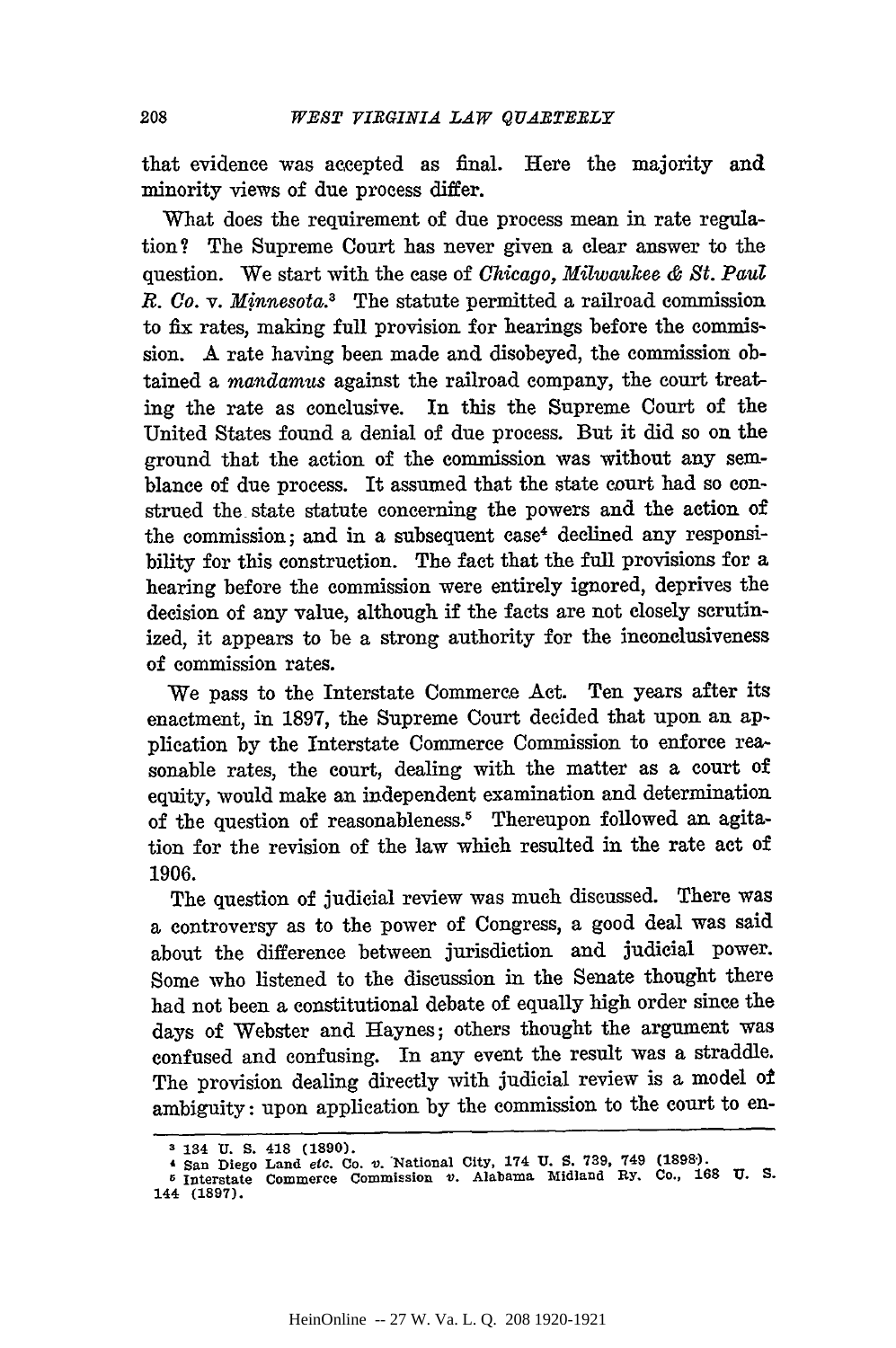force its order the court is to prosecute such inquiries as it shall deem needful; if, upon such hearing as it may determine to **be** necessary, it appears that the order was regularly made and duly served and that the carrier is in disobedience, the court shall enforce obedience, etc. What does "regularly made" mean? No one knows. The question has not been cleared up because this provision is in practice not applied.

All judicial review takes place in injunction proceedings brought by the carrier against the commission to which the act of 1906 gives an indirect and casual recognition. It speaks of the venue of suits brought against the commission to enjoin any order, and also provides that no injunction restraining the enforcement of an order of the commission shall be granted except upon five days' notice. The injunction being thus mentioned only incidentally, the scope of judicial review in connection with it is likewise left to implication.

The Supreme Court, in *Interstate Commerce Commission v. Illinois Central R. Co.,0* has stated that in determining whether a commission order will be set aside the court must consider:

a. **All** relevant questions of constitutional power and right;

b. Whether the administrative order is within the scope of the delegated authority under which it purports to have been made;

**c.** Whether, while in form within the delegated power, it is not in substance covered by it because the authority is unreasonably exercised.

The principle was stated in different form in *Interstate Commerce Commission* v. *Union Pacific R. Co.,7* as follows: The orders of the Commission are final unless,

- 1. Beyond the power which it could constitutionally exercise;
- 2. Beyond its statutory power;

3. Based upon a mistake of law.

The court again asserts its power to control an unreasonable exercise of power, and adds more specifically that an order may be set aside if contrary to or unsupported by evidence, and if the rate, is so low as to be confiscatory.

The two statements may be understood as at least fully recognizing the familiar grounds on which judicial control over administrative determinations is exercised, namely: jurisdictional error, error of law- (in which is included a ruling contrary to clear.

**o 215 U. S.** 452 **(1909).** " **222 U. S. 541 (1911).**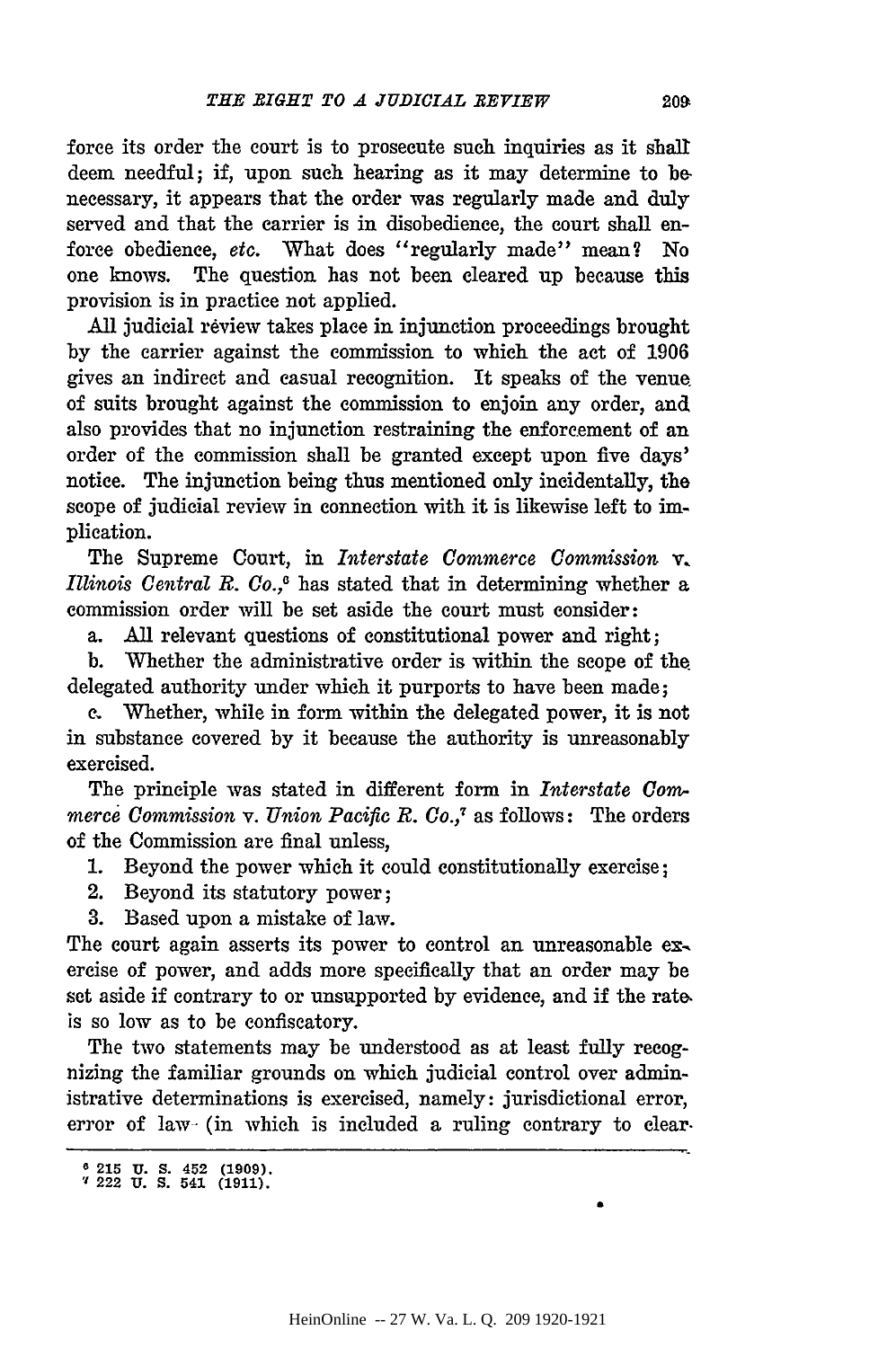facts), and abuse of discretion. But they go further in asserting a reviewing power for the protection of constitutional rights which includes protection against confiscatory rates. The Ben Avon Case declares judicial control on this last ground essential to due process of law, and therefore to the validity of any state statute.

The majority in the Ben Avon Case hold, if I understand the opinion correctly, that a difference in valuation which makes the difference between a non-confiscatory and a confiscatory rate presents a judicial question. Let us see what this doctrine leads to. Let us assume that the courts hold any rate that leaves less than 7% return confiscatory. A commission values a public utility at \$1,000,000 and makes a rate yielding a return of \$70,000. The utility contends for a valuation of \$1,050,000. Upon that contention it is entitled to the independent opinion of a regular court. Had the court held a 6% return non-confiscatory upon a similar state of facts, the legislature could have barred a judicial review of the question of \$1,000,- 000 or \$1,050,000. The legislature could have barred the judicial review, even if 7% had been fixed as the legal return by the law instead of by the courts. Had 7% been fixed by the courts or the constitution of the state, while the Supreme Court of the United States was satisfied with a 6% return, there would have been no right to a judicial review under the 14th Amendment, but there would be, if the federal doctrine were followed in the particular state.

Suppose we accept the federal doctrine as sound law, and adopt it for purely state questions, what follows? A constitution says that the county tax rate cannot exceed seventy-five cents on one hundred dollars without a popular vote. The county taxing authorities, without a referendum, make a rate of seventy-five cents. Every question of valuation becomes a judicial question as soon as I contend that my property is assessed at more than its true value. The same, if the constitution fixes a maximum rate for an income tax; or if the courts hold that taxation must be reasonable, and fix upon a certain tax rate as the maximum reasonable rate. The practical result is an impossibility, for it makes the courts in effect assessing authorities.

Where is the fallacy? It lies in ignoring that although rights based on value are made constitutional rights, the nature of value and of valuation is not thereby changed; it remains an adminis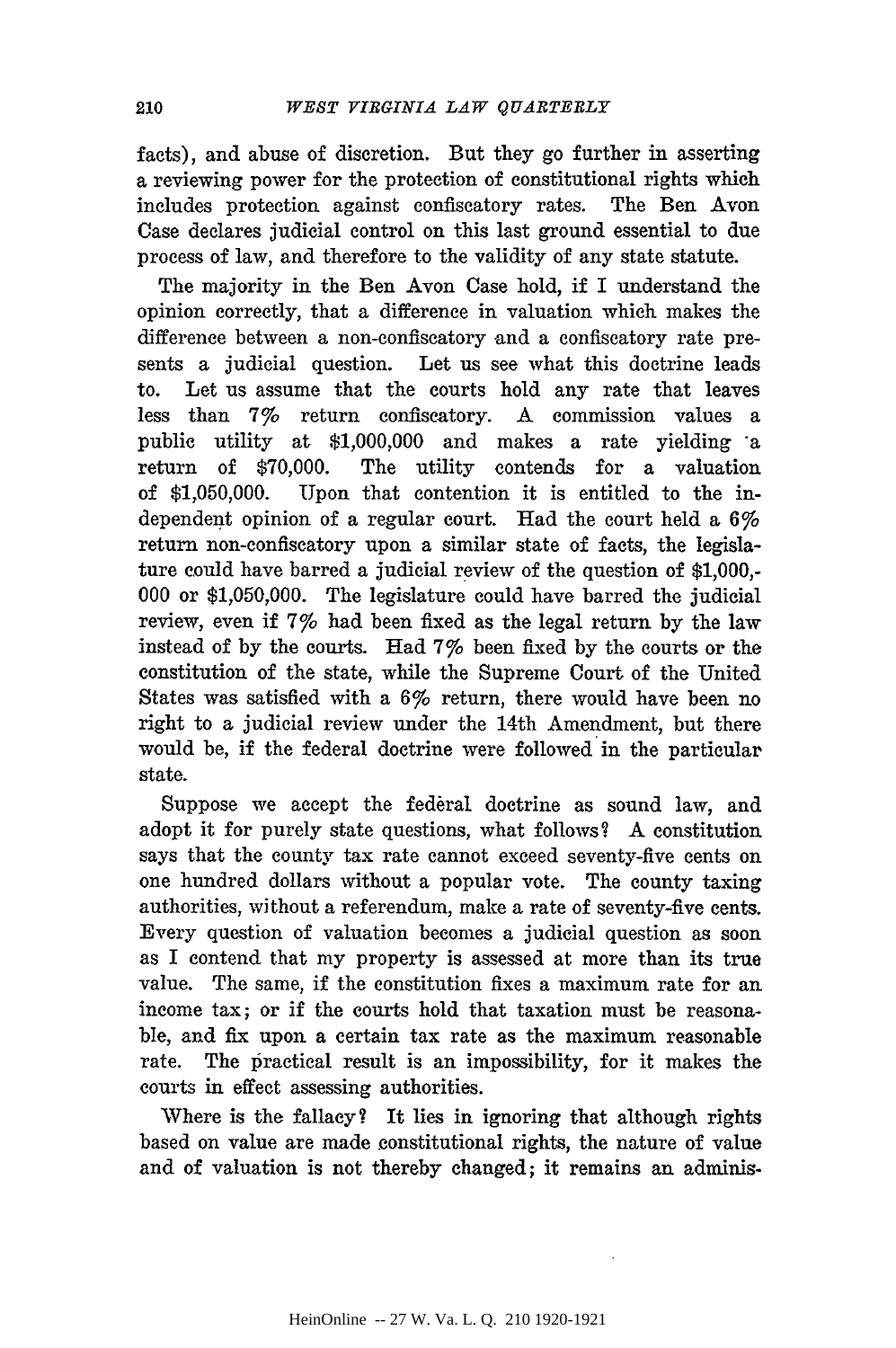trative, non-judicial process. I have a right under the constitution to have my property taxed at a rate not higher than seventyfive cents on one hundred dollars; that means on one hundred dollars of value assessed by the ordinary methods which are administrative methods. It may be that this can be gathered from other constitutional provisions concerning assessment, but it is true whether assessment is regulated by the constitution or not.

More specifically, I believe that the Supreme Court erred in confusing the inevitable possibilities resulting from differences in fair valuation with confiscatory valuation. What does confiscatory valuation mean? It is not the difference between \$1,000,000 and \$1,050,000, which can be made the criterion. A valuation is confiscatory when it is unfair or unreasonable, ignoring established principles, incontestable facts, or ordinary honesty. Such a valuation is judicially reviewable under the law of every state; to contend for such a principle under the 14th Amendment is to push in an open door.

The problem of due process as applied to the relation between judicial and administrative jurisdiction, is reasonably clear, although there may be no agreement as to how it should be answered. There are certain questions that have to be determined judicially in the first instance: such are questions of property and of obligation as between individuals, and the question of criminal guilt or innocence. There are other questions that may be left to administrative determination in the first instance: broadly speaking, they cover the entire field of the police and taxing power. 'Well established principles of common law and equity permit a judicial review of administrative determinations, wherever there is a question of jurisdiction, and where there is an abuse of power. Ordinarily, there is also a judicial review on any question of law; sometimes there is a judicial review on facts, some times there is not. I think there ought to be a constitutional right to a judicial review on facts to the extent that it is secured by the New York Code of Civil Procedure with regard to certiorari, *i.* e., 'to the same extent that there can be a relief against the verdict of a jury; but I believe such a right is, as a matter of fact, not recognized as a constitutional right in this country.

Where, on the other hand, the question presented is one of opinion or of expediency,-and questions of value belong to the former category,—there is no right to one decision rather than another, so long as the decision is fairly reached; therefore there